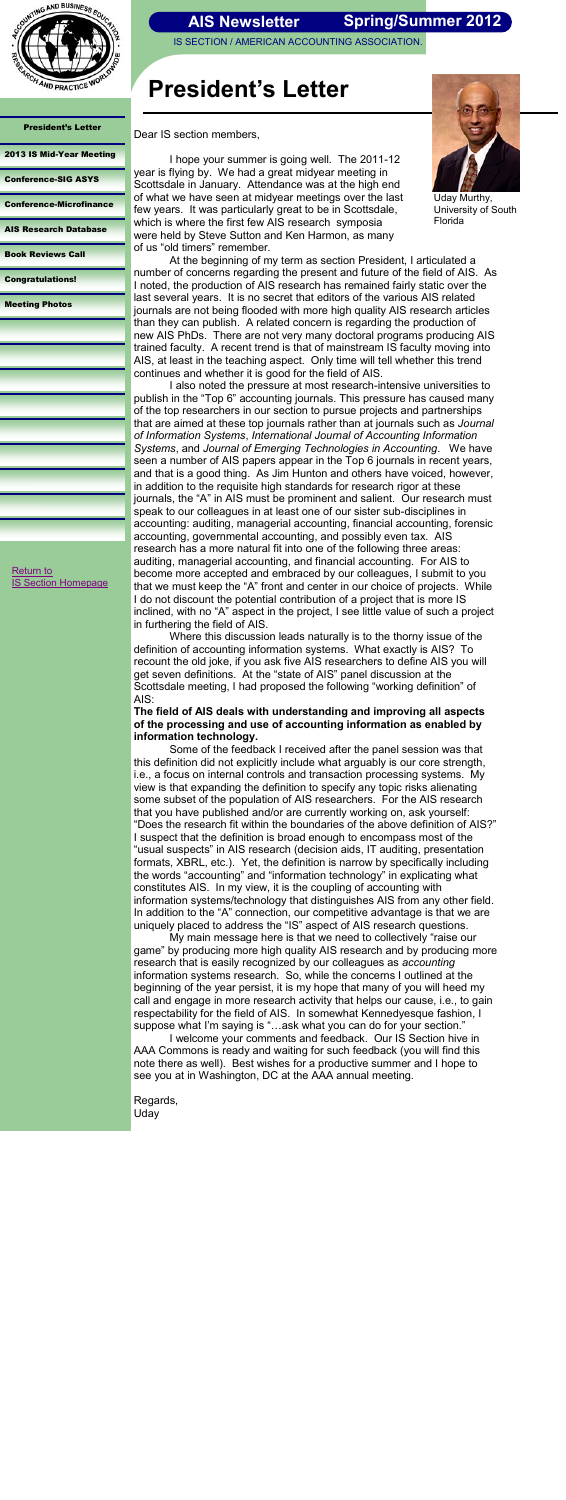

IS SECTION / AMERICAN ACCOUNTING ASSOCIATION.

#### [President's Letter](#page-0-0)

2013 IS Mid-Year Meeting

[Conference-SIG ASYS](#page-2-0)

[Conference-Microfinance](#page-3-0)

<span id="page-1-0"></span>[Return to](http://aaahq.org/infosys/index.html)  **[IS Section Homepage](http://aaahq.org/infosys/index.html)** 

[AIS Research Database](#page-4-0)

[Book Reviews Call](#page-5-0)

[Congratulations!](#page-6-0)

[Meeting Photos](#page-7-0)

## **2013 Information Systems Section Mid-Year Meeting January 9-12, 2013**

The 2013 Information Systems Section Midyear meeting and 11th annual AIS New Scholar Consortium will be held January 9-12, 2013 at the Bahia Mar Doubletree, Fort Lauderdale, Florida. This joint meeting with the SET section will include a plenary speaker, pre-conference workshops, a panel discussion, research paper sessions, education paper sessions, and interactive short paper sessions. Please visit the IS section website for more details (coming in the future).

The New Scholars Consortium enables new scholars and Ph.D. students to receive constructive feedback on their research in progress and proposals from successful faculty members in a small group setting. Submissions are now being accepted through September 18, 2012. All stages of research in progress are acceptable. Please direct Word format submissions and questions to: [adzuranin@niu.edu](mailto:adzuranin@niu.edu) (Ann Dzuranin)

The deadline for submission of research and education papers for the conference is **Monday, September 18, 2012.** Research (including pedagogical research) papers should follow the style and submission guidelines of the *Journal of Information Systems (JIS).* Instructional cases should be in a format similar to that used in *Issues in Accounting Education.*

Papers submitted to the Information Systems section will be reviewed with the intention of identifying promising papers that may be suitable for publication in the *Journal of Information Systems.* The editor of the *Journal of Information Systems* will contact authors of identified papers and invite their submission to the *Journal of Information Systems.*

The best research and education papers will both receive \$500 prizes.

**We are moving to a new, improved online submission system. Information on how to submit papers, and on how to volunteer, will be announced at the beginning of August.**

### **New Scholars Consortium**

**Spring/Summer 2012**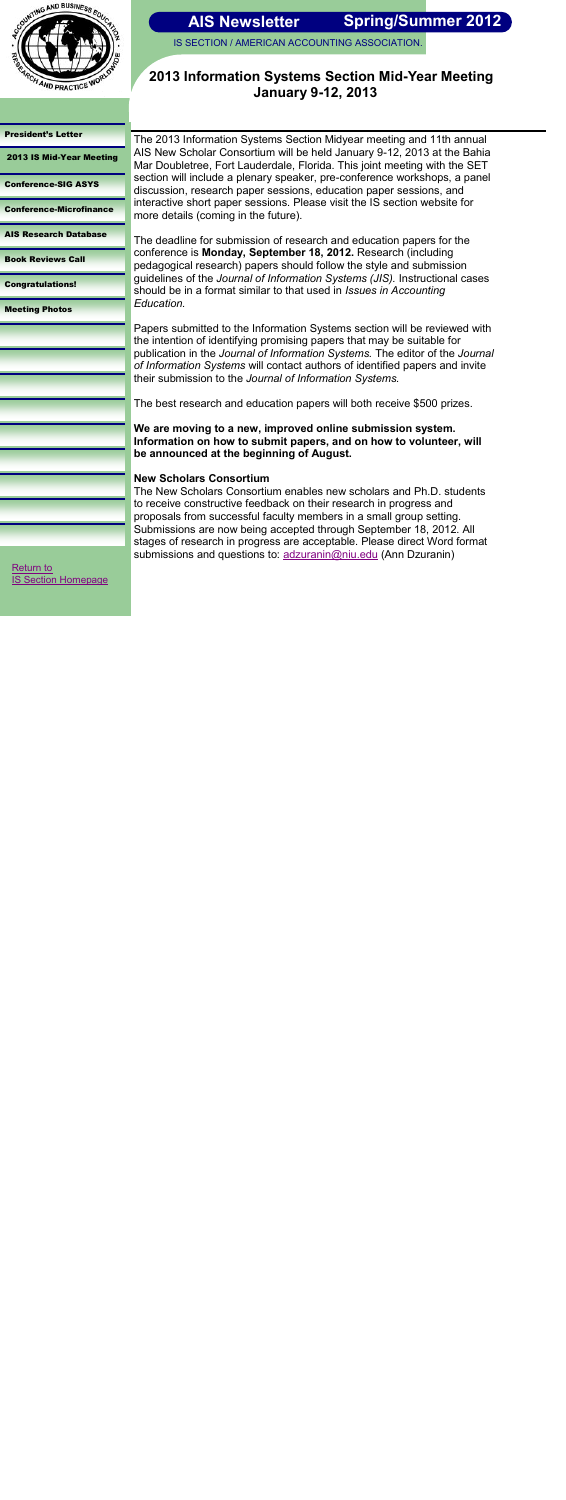[2013 IS Mid-Year Meeting](#page-1-0)

Conference-SIG ASYS

[Conference-Microfinance](#page-3-0)

[AIS Research Database](#page-4-0)

[Book Reviews Call](#page-5-0)

[Congratulations!](#page-6-0)

[Meeting Photos](#page-7-0)

## **Association for Information Systems SIG ASYS 4th Annual Pre-ICIS Workshop on AIS December 15, 2012**

Location: Marriott World Center Resort, Orlando, Florida, USA

Website: <http://sigasys.aisnet.org>

#### **CALL FOR PAPERS AND PANEL PROPOSALS**

SIG ASYS cordially invites both academics and practitioners from all over the world to present their original research and/or to organize a panel discussion in the field of Accounting Information Systems (AIS). The workshop will focus on a wide range of topics at the intersection of accounting and information systems. The SIG ASYS Workshop encourages interested researchers to present and discuss Accounting Information Systems research in Orlando, Florida just before the start of ICIS 2012.

The workshop is particularly interested in papers that link information and communication technology with accounting or auditing using theories and perspectives from those fields or from fields like psychology, sociology, cognitive science, political science, behavioural science, and economics. High-quality, insightful, and theoretically sound studies of any type (quantitative studies, qualitative studies, action research, survey studies, archival analysis, behavioural/experimental, design science, case studies, surveys, theory development, etc.) are equally encouraged.

AIS provides the mechanisms required to capture and store transactions, to ensure the accuracy, timeliness, and validity of those transactions, to satisfy the organisation's legal and regulatory requirements, and to inform all the stakeholders of the economic status of the organisation. AIS provides the vast majority of the data required for operational, tactical, and strategic decision making. AIS also provide the basis for interorganizational information sharing, for innovative and strategic data initiatives, and for external reporting to various stakeholder groups. Suggested topics include (but are not limited to): systems integration, IT governance, risk assessment and management, value of information systems, information assurance, global AIS, continuous auditing, auditing end user systems, internal audit, COSO, CObIT, AS5, forensic auditing, data mining & business intelligence, querying, ebXML, XBRL, AIS use, data ambiguity, data quality, AIS design, AIS models, the Resource-Event-Agent (REA) model, AIS data models, and enterprise systems.

All submissions must represent original work that has not already been published in a journal or conference proceedings (in complete form – abstract publication is permissible). At least one author for every accepted paper must register for the workshop and be prepared to present his or her paper in person.

Submissions may be of three types: Completed research papers, research-in-progress papers, and panel proposals.

#### *Completed research papers*

[Return to](http://aaahq.org/infosys/index.html)  **[IS Section Homepage](http://aaahq.org/infosys/index.html)** 



#### **AIS Newsletter Spring/Summer 2012**

Papers should conform to *IJAIS* format, which is consistent with American Accounting Association journals and other Elsevier accounting journals. Completed research papers should be carefully blinded, limited to 10,000 words (approximately 30 pages in length), and use the same format as that listed for the *International Journal of Accounting Information Systems* (*IJAIS*), at: [http://www.elsevier.com/wps/find/](http://www.elsevier.com/wps/find/journaldescription.cws_home/620400/authorinstructions)

<span id="page-2-0"></span>[journaldescription.cws\\_home/620400/authorinstructions](http://www.elsevier.com/wps/find/journaldescription.cws_home/620400/authorinstructions)

#### *Research-in-progress papers*

Submission of promising research in its formative stages does not require complete analysis of results. Submissions should be in the format of an extended abstract and include the following sections: research objectives and questions, theoretical foundations of the study, research methodology being used, current status of the project, and a description of what the authors propose to present at the conference. Research in progress papers should be limited to approximately 4000 words.

### *Panel proposals*

Panel proposals should include description of the topic and the list of potential panelists. Panel proposals should be at least a one-page and include a general description of the topic, names and affiliations of all panel participants (including their name, affiliation, email, and a one-paragraph bio) , a statement to the effect that all participants have made a commitment to serve on the panel (if it is accepted), a brief description of each participant's background and expertise related to the panel topic, and a description of each participant's views on the topic.

The workshop will be held as an all-day meeting on Saturday, December 15, 2012, in Orlando, Florida, prior to the start of ICIS 2012. Participants should plan on arriving the day before for an early start to the meeting. The customary networking dinner will take place after the workshop, on Saturday night (December 15th). There will be a single track to maximise interaction and participation. Workshop participants will be charged a registration fee. All submissions must be in English and will be blind reviewed by at least two peers.

#### **FAST-TRACKING TO** *IJAIS*

One best paper award will be announced at the workshop, and this paper, after meeting the required revisions, will be published in *the International Journal of Accounting Information Systems* (*IJAIS*) at the author's prerogative. Authors of promising workshop papers will be invited to submit their papers for fast tracking in *IJAIS*.

## **IMPORTANT DATES**

| <b>Submission Deadline:</b>     | July 15, 2012     |
|---------------------------------|-------------------|
| <b>Notification to Authors:</b> | September 1, 2012 |
| Final Papers:                   | October 1, 2012   |
| Workshop:                       | December 15, 2012 |
| <b>Networking Dinner:</b>       | December 15, 2012 |

## **ORGANIZING COMMITTEE**

Chair: Georgia Smedley (University of Missouri-Kansas City)

## **SUBMISSIONS**

Paper enquires, submissions, and panel proposals should be sent to: Georgia Smedley at [smedleyg@umkc.edu](mailto:smedleyg@umkc.edu) **Important:** Please "cc" your submission to Arden Phillips: [phillipsar@umkc.edu](mailto:phillipsar@umkc.edu)

Please include "SIGASYS Pre-ICIS Workshop 2012" in the subject header of the email. Please also indicate whether the submission is completed research, research in progress, or a panel proposal.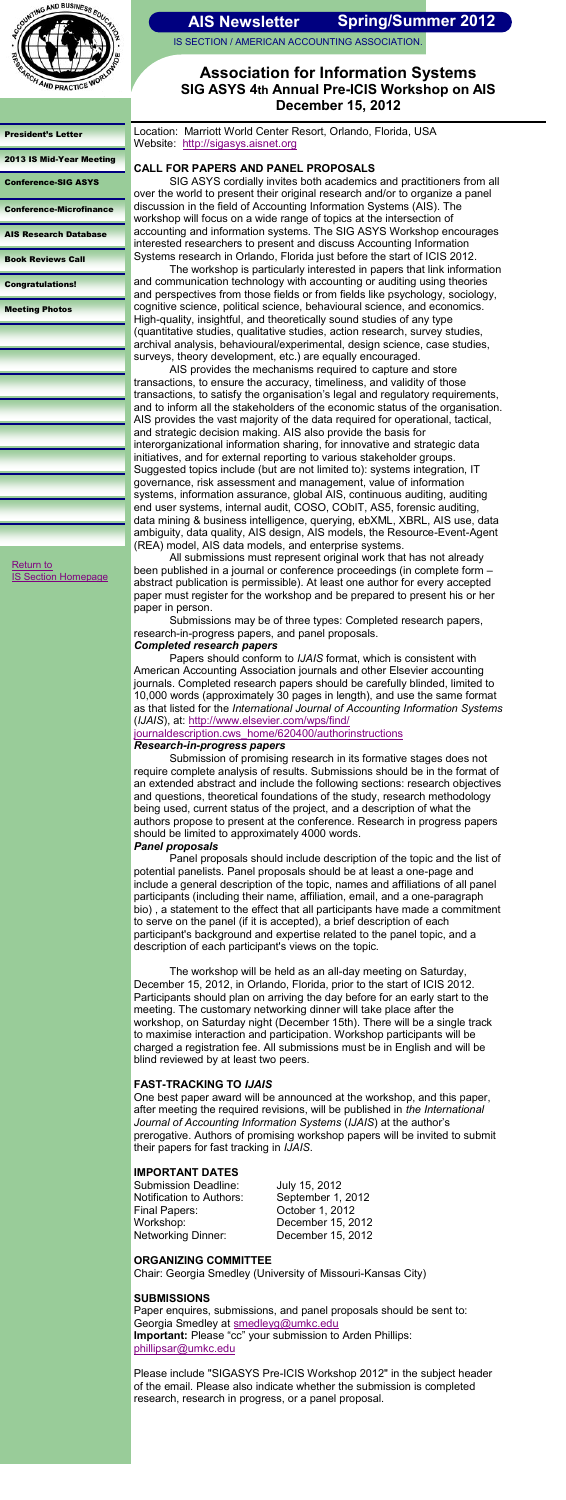[President's Letter](#page-0-0) 

[2013 IS Mid-Year Meeting](#page-1-0)

[Conference-SIG ASYS](#page-2-0)

Conference-Microfinance

[AIS Research Database](#page-4-0)

[Book Reviews Call](#page-5-0)

[Congratulations!](#page-6-0)

[Meeting Photos](#page-7-0)

## **Accounting & Microfinance Conference 2012 September/October 2012**

## **Call for Papers**

Location: Asheville, NC

Blassys Publishing, Inc. seeks original papers for its Accounting & Microfinance Conference 2012 that will be held in September/October 2012 at Asheville, NC. The paper should describe research work in all areas of microfinance. The purpose of this event is to expand the discourse in microfinance to involve accounting professional and scholars. This serves as a unique niche for coalescing innovative and collaborative inputs between these key groups and the microfinance practitioners, funders, borrowers, researchers, and supporters.

With increased attention and engagement from the accounting groups, there is opportunity to improve the quality of the accounting and reporting standards as well as expand the literature specific to quality on the concept. Ultimately microfinance can continue its mission of helping to expand the scale and scope of financial services available to disadvantaged small businesses around the world. Please join in the excitement by attending the 2012 Accounting & Microfinance Conference in the alluring Asheville, NC. Come explore GMA's "10 Most Beautiful Places in America"



#### **AIS Newsletter Spring/Summer 2012**

- Paper should present original results or new work.
- Page length can be up to 8 pages.

 $\Diamond$  $\Diamond$ 

- Papers should be related to Microfinance/Accounting
	- Areas of interest include but are not limited to:
		- Technical issues  $\Diamond$
		- $\Diamond$ Auditing
		- $\Diamond$ SEEP Framework
		- $\Diamond$ **Ethics**
		- $\Diamond$ Due Diligence
			- Emerging issues
			- Accountability/Sustainability
		- $\Diamond$ Going Public
		- Technology Advancement/Innovations  $\Diamond$
		- $\Diamond$ IFRS
		- $\Diamond$ Quality Control Strategies
		- $\Diamond$ Case Studies

Please be sure to cite related works, existing journals, case studies, and how they have contributed to the Microfinance industry. General queries regarding the submission process can be sent to: [info@blassys.com](mailto:info@blassys.com) All papers will be reviewed and final selections will be made. Authors will receive notifications and the topics of the accepted paper will be release on the program booklet & online. Authors of accepted papers will retain proprietary rights to their work and will be available to present their papers during the conference.

### **Submission Deadlines**:

<span id="page-3-0"></span>

| June 15 <sup>th</sup> , 2012 |  |
|------------------------------|--|
| July 30 <sup>th</sup> , 2012 |  |
| TBA                          |  |

Abstract (Should not exceed 150 words) **Narrative** Presentation

Email your paper to: [sfrempong@blassys.com](mailto:sfrempong@blassys.com)

[Return to](http://aaahq.org/infosys/index.html)  [IS Section Homepage](http://aaahq.org/infosys/index.html)  $\bullet$  $\bullet$  $\bullet$  $\bullet$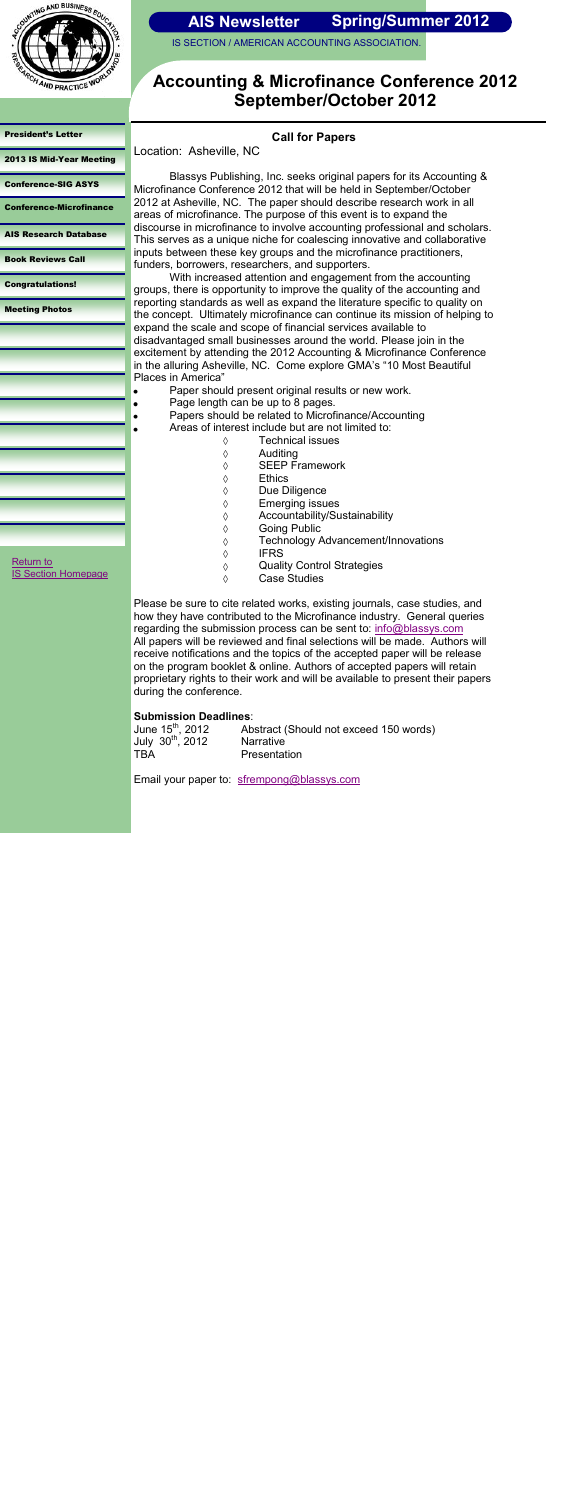

IS SECTION / AMERICAN ACCOUNTING ASSOCIATION.

#### [President's Letter](#page-0-0)

[2013 IS Mid-Year Meeting](#page-1-0)

[Conference-SIG ASYS](#page-2-0)

<span id="page-4-0"></span>[Return to](http://aaahq.org/infosys/index.html)  **[IS Section Homepage](http://aaahq.org/infosys/index.html)** 

[Conference-Microfinance](#page-3-0)

AIS Research Database

[Book Reviews Call](#page-5-0)

[Congratulations!](#page-6-0)

[Meeting Photos](#page-7-0)

# **AIS Research Database**

Dr. Paul D. Hutchison at the University of North Texas recently updated his *AIS Research Database*. This is a fully searchable, Microsoft Access database that contains the titles to 1,350 AIS articles and other items from 1986 (or initial year of publication) to 2012. Of note, this is the only known electronic database that contains the titles to *Advances in Accounting Information Systems* and *Review of Business Information Systems* (formerly *Review of Accounting Information Systems*) articles.

The database is located at the IS Section website (IS Section homepage, Resources, and Database of AIS articles). If you have any questions, please contact Paul Hutchinson at **[Paul.Hutchinson@unt.edu](mailto:Paul.Hutchinson@unt.edu)** 

Here are the coverage dates for the journals currently included in the database:

*Journal of Information Systems* (Fall 1986 – Fall 2011) *International Journal of Accounting Information Systems* (formerly *Advances in Accounting Information Systems*) (1992 – December 2011) *The Review of Business Information Systems* (formerly *The Review of Accounting Information Systems*) (Winter 1997 – Spring 2012).

**Spring/Summer 2012**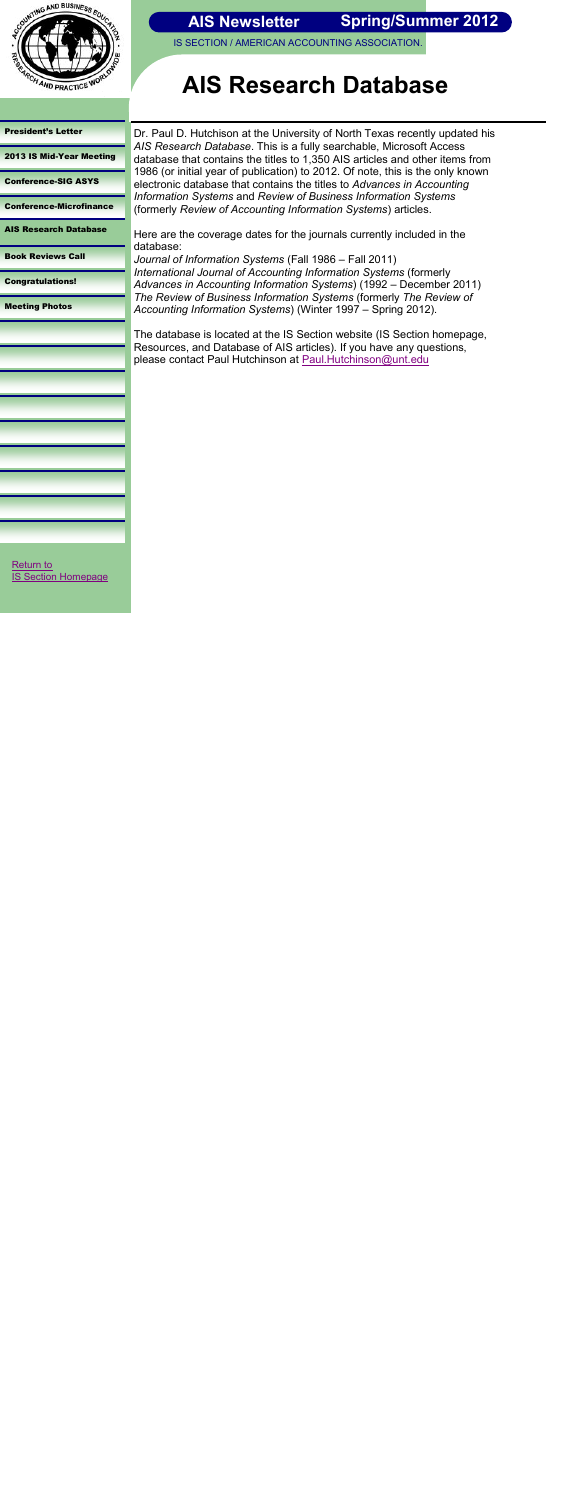

IS SECTION / AMERICAN ACCOUNTING ASSOCIATION.

#### [President's Letter](#page-0-0)

[2013 IS Mid-Year Meeting](#page-1-0)

[Conference-SIG ASYS](#page-2-0)

[Conference-Microfinance](#page-3-0)

[AIS Research Database](#page-4-0)

Book Reviews Call

[Congratulations!](#page-6-0)

[Meeting Photos](#page-7-0)

# **Book Reviews Call**

The IS section seeks book reviews for publication in *Journal of Information Systems* (JIS). If you are interested in contributing, please contact Rob Pinsker at [rpinsker@fau.edu.](mailto:rpinsker@fau.edu)

<span id="page-5-0"></span>[Return to](http://aaahq.org/infosys/index.html)  [IS Section Homepage](http://aaahq.org/infosys/index.html) **Spring/Summer 2012**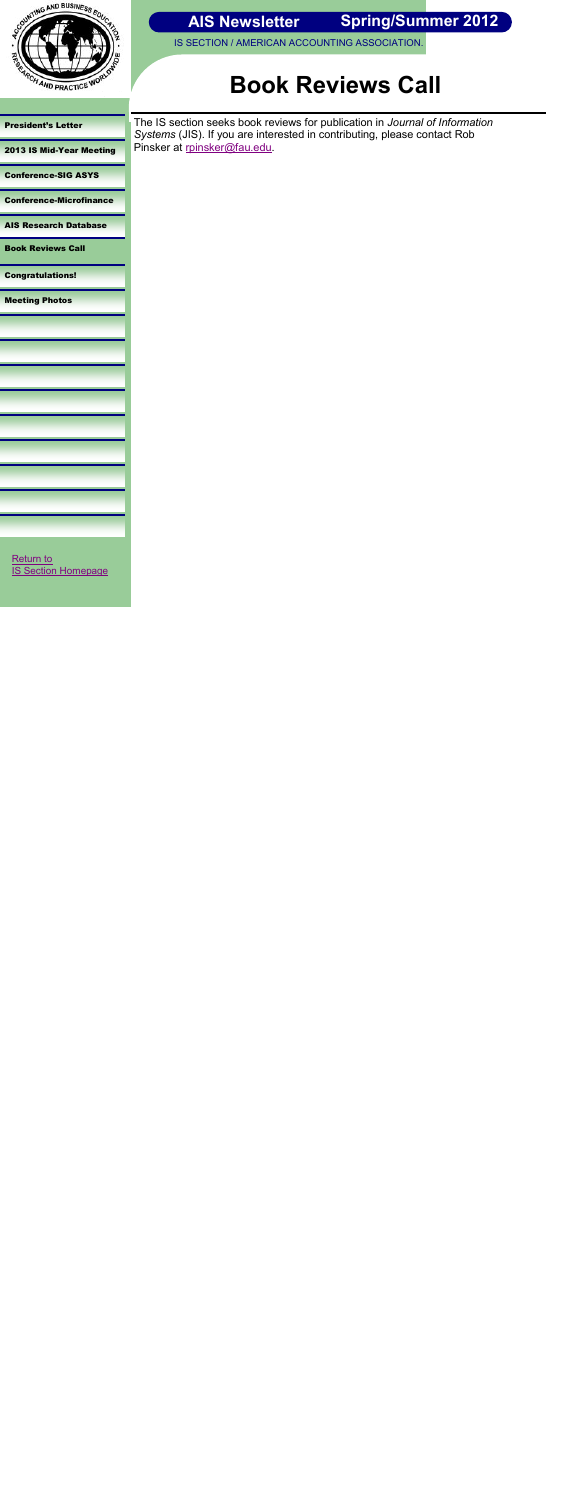#### [President's Letter](#page-0-0)

[2013 IS Mid-Year Meeting](#page-1-0)

[Conference-SIG ASYS](#page-2-0)

[Conference-Microfinance](#page-3-0)

[AIS Research Database](#page-4-0)

[Book Reviews Call](#page-5-0)

Congratulations!

[Meeting Photos](#page-7-0)

# **Congratulations!**

IS Section Member Dr. L. Murphy Smith has been selected to receive the KPMG Outstanding Published Manuscript Award from Gender Issues and Work-Life Balance (GIWB) Section of the AAA. Murphy and coauthors, Dr. Katherine Taken Smith and Dr. Tracy Rebecca Brower, will be presented with a plaque and cash award at the GIWB Section's business meeting to be held at the AAA Annual Meeting in August 2012 in Washington, D.C. Their winning published manuscript, "An Examination of Work-Life Balance Perspectives of Accountants," was published in 2011 in *International Journal of Critical Accounting*, Vol. 3, No. 4: 367-383.



<span id="page-6-0"></span>[Return to](http://aaahq.org/infosys/index.html)  **[IS Section Homepage](http://aaahq.org/infosys/index.html)** 



#### **AIS Newsletter Spring/Summer 2012**

Murphy notes that the accounting profession is responding in a positive way to work-life balance issues. This benefits the profession, which is then able to attract and retain quality people who can make valuable contributions to their firms, communities, and society. As a result, the future looks bright for the accounting profession, which has a long history of placing high value on the lives and careers of its people. Guidance on keeping a right perspective on money can be traced to ancient times; the wise king Solomon wrote: "Whoever loves money never has money enough; whoever loves wealth is never satisfied with his income" (Ecclesiastes 5:10a).

Murphy is the David and Ashley Dill Distinguished Professor of Accounting at Murray State University. He previously served on the faculty at Texas A&M University, the University of Mississippi and Louisiana Tech University. His academic record includes numerous research articles, books and monographs, academic conference presentations and research grants. Smith is in the top one percent of authors by downloaded articles on the Social Sciences Research Network. In addition to being widely published in professional journals, Smith's work has been cited in various news media, including *Fortune*, *USA Today* and *The Wall Street Journal*.